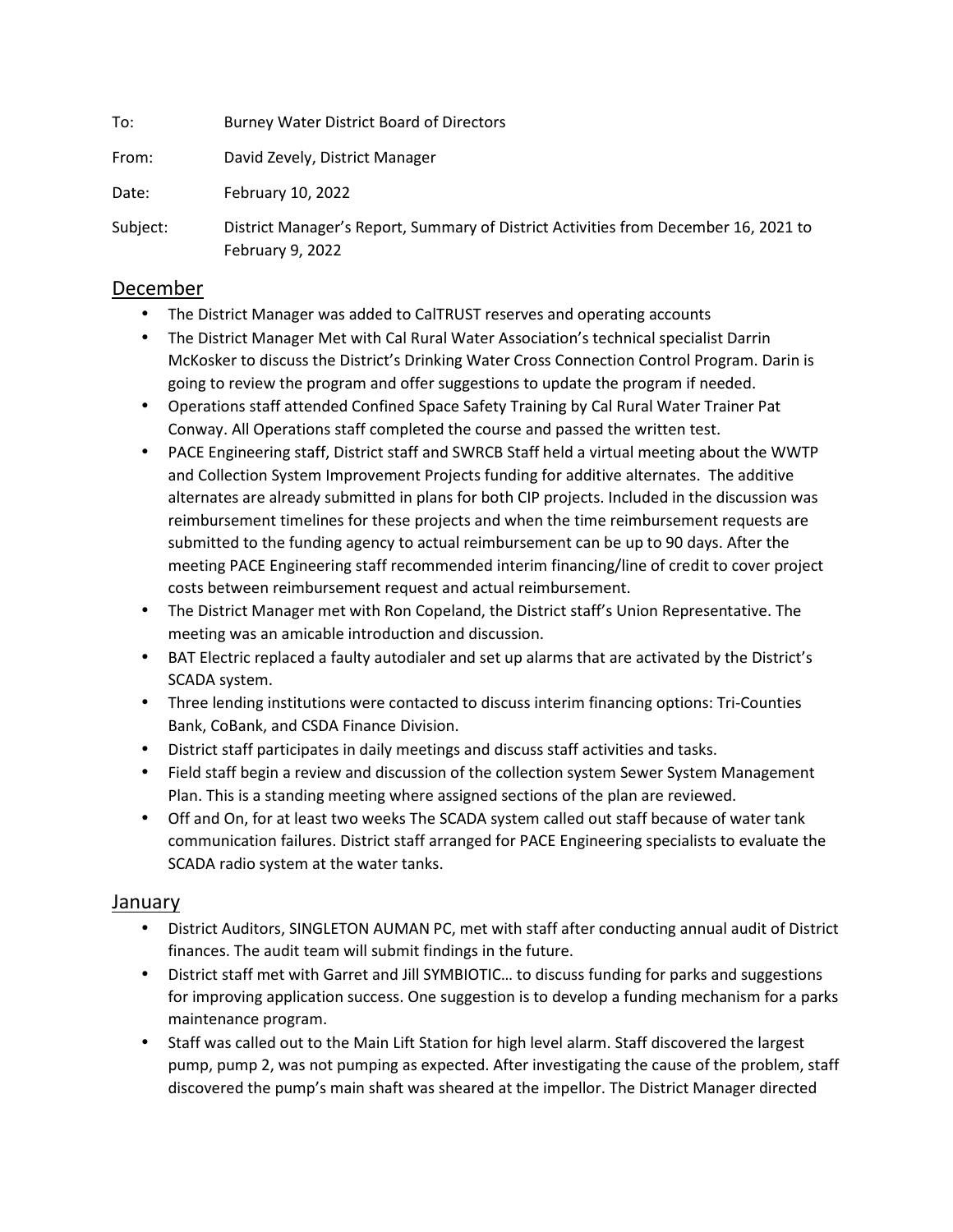staff to rent a portable pump to temporarily replace the failed pumps pumping capacity. The District Manager discussed the pump failure with PACE Engineers and notified the SWRCB WWTP area regulator about the incident.

- An electrician was called to the main lift station to evaluate the station's pumping strategy. Currently, only one pump operates at a time, so when inflow is more than a single pump's capacity, or if a pump rags up, the station goes into a hi-water condition and a high water alarm alerts the on-call staff. The on-call staff has to go to the station and operate a second pump manually. The electrician was unable to change the pump strategy to a lead/lag pump strategy because there was no electrical diagram for the station and couldn't trace the wiring to change the pump strategy.
- Staff replaced wear plates for pumps 1 and 3 at the main lift station. This equipment maintenance increased pump flow rates and reduced calls for high-water level alarms.
- PACE Engineering, SWRCB, and District staff held a virtual meeting to discuss BWD drinking water system improvements and available funding for Wells 6, 7, & 8, the booster station, tank coating and improvements, gensets with an ATS at wells and fully develop Well 9. These improvements will be two separate projects: the Well 9 Construction Project and the Water System Improvement Project.
- District Manager met with CRWA field specialist, Tahnee Praiswater, to discuss training opportunities through the CRWA, such as water backflow testing and certification training in Sacramento. There are other programs for water and wastewater too.
- Doug Lindgren and others on his cogeneration power design team met virtually with District and PACE Engineering Staff to talk over cogeneration power and heat energy prospects and uses for the wastewater treatment plant. District staff provided Utility statements for the WWTP to the Cogeneration design staff.
- District Staff arranged for the District's legal counsel to review the Burney Water District Construction Project Manual of Water Meter Replacement Project, Phase 1, before it is put out to bid.
- Basic Labs is now providing courier service for the District, so monthly wastewater and water samples are picked up at the District office on sample day. This allows District staff to concentrate on operations and customer service rather than driving samples to Redding. Basic Labs charges a forty dollar flat fee for the courier service.
- The District's CPA worked with the District's IT specialist and migrated accounting data from Sage accounting software to QuickBooks. Features on QuickBooks are well suited for the District's needs.
- District staff applied for a park grant for improvements at the Washington-Bue Park. The previous grant application was denied but made it to the final rounds for grant funding.
- District Staff completed and sent two monthly wastewater treatment reports to the SWRCB area Engineer for review. More reports need to be completed for the District to be up to date for reporting requirements. Also, Staff is now current for the District's drinking water monthly reports.
- Staff met at PACE Engineering office in Redding for Waste Water and Collection System bid openings.